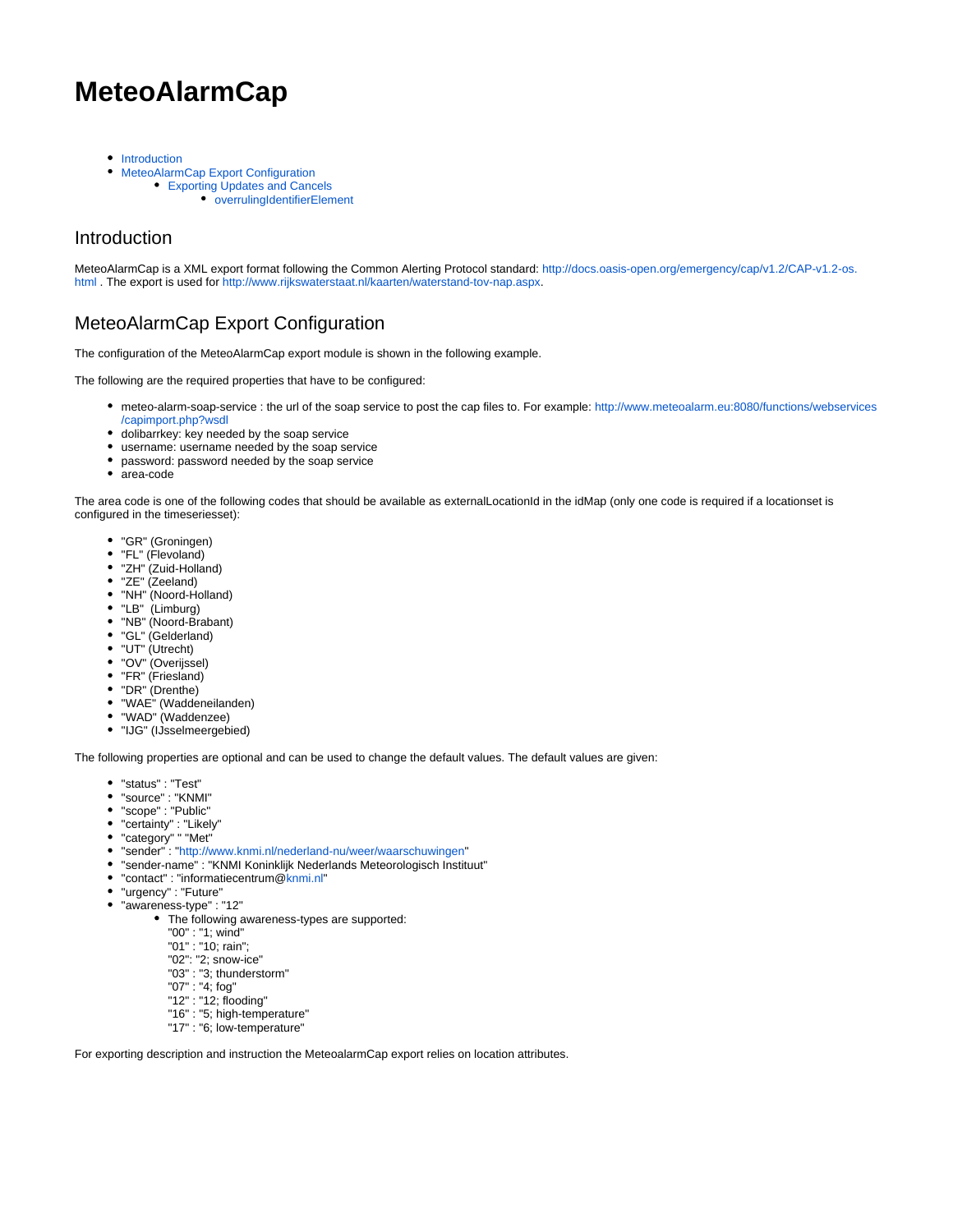```
 <locationSet id="meteoalarm">
         <csvFile>
                 <file>meteoalarm</file>
                 <geoDatum>WGS 1984</geoDatum>
                 <id>%ID%</id>
                 <name>%NAME%</name>
                <x>\X< /x><y>%Y%</y>
                 <attribute id="Green_DES_NL">
                          <text>%Green_DES_NL%</text>
                 </attribute>
                 <attribute id="Green_DES_EN">
                          <text>%Green_DES_EN%</text>
                 </attribute>
                 <attribute id="Green_INS_NL">
                          <text>%Green_INS_NL%</text>
                  </attribute>
                 <attribute id="Green_INS_EN">
                         <text>%Green_INS_EN%</text>
                 </attribute>
                 <attribute id="Yellow_DES_NL">
                          <text>%Yellow_DES_NL%</text>
                 </attribute>
                 <attribute id="Yellow_DES_EN">
                          <text>%Yellow_DES_EN%</text>
                 </attribute>
                 <attribute id="Yellow_INS_NL">
                          <text>%Yellow_INS_NL%</text>
                  </attribute>
                 <attribute id="Yellow_INS_EN">
                         <text>%Yellow_INS_EN%</text>
                 </attribute>
                 <attribute id="Orange_DES_NL">
                          <text>%Orange_DES_NL%</text>
                 </attribute>
                 <attribute id="Orange_DES_EN">
                          <text>%Orange_DES_EN%</text>
                 </attribute>
                 <attribute id="Orange_INS_NL">
                          <text>%Orange_INS_NL%</text>
                 </attribute>
                 <attribute id="Orange_INS_EN">
                         <text>%Orange_INS_EN%</text>
                 </attribute>
                 <attribute id="Red_DES_NL">
                          <text>%Red_DES_NL%</text>
                 </attribute>
                 <attribute id="Red_DES_EN">
                         <text>%Red_DES_EN%</text>
                 </attribute>
                 <attribute id="Red_INS_NL">
                          <text>%Red_INS_NL%</text>
                 </attribute>
                  <attribute id="Red_INS_EN">
                         <text>%Red_INS_EN%</text>
                 </attribute>
         </csvFile>
 </locationSet>
```
The csv file might look as follows: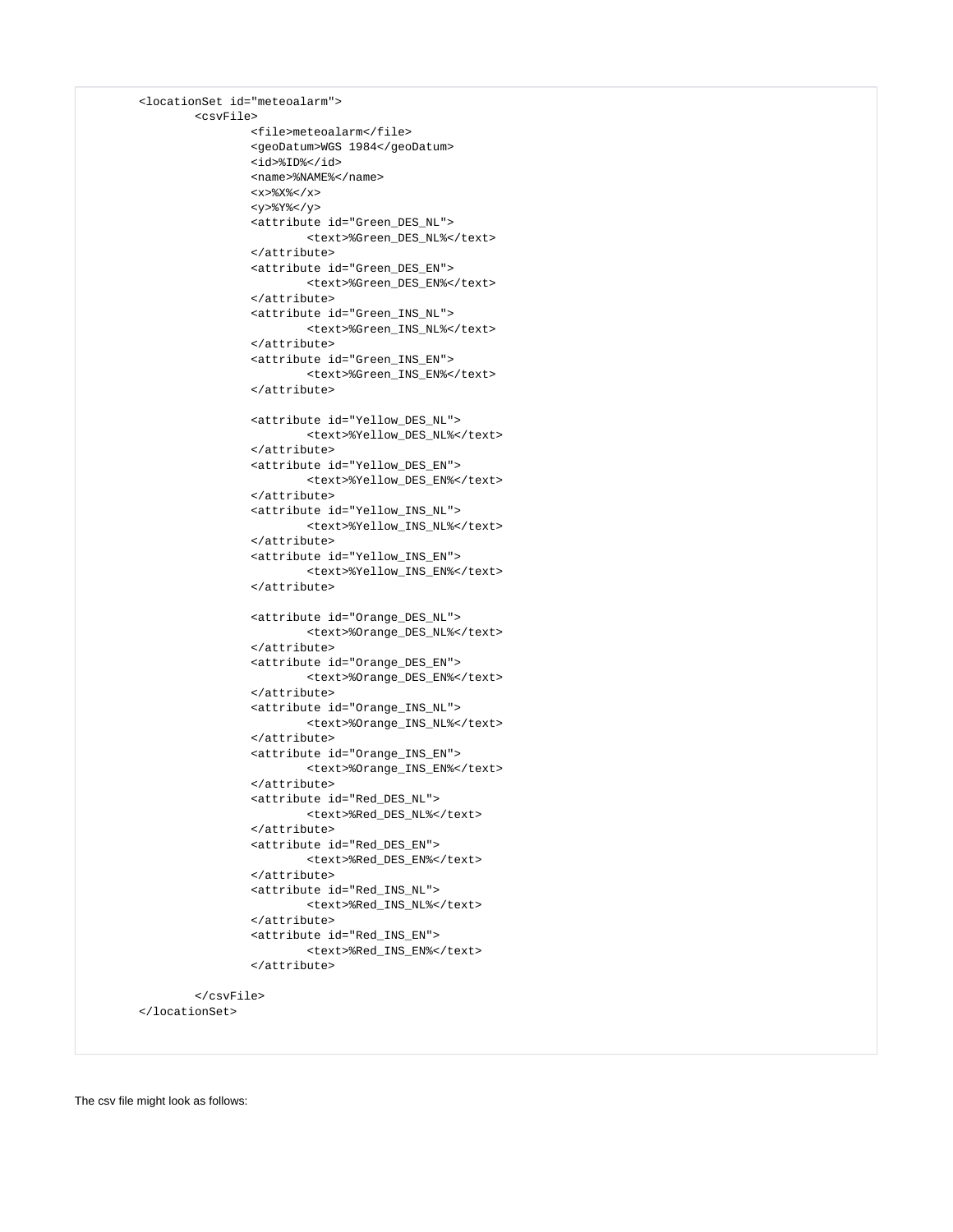ID;NAME;X;Y;REL\_LOBITH;REL\_EIJSDEN;Green\_DES\_NL;Green\_INS\_NL;Green\_DES\_EN;Green\_INS\_EN;Yellow\_DES\_NL; Yellow\_INS\_NL;Yellow\_DES\_EN;Yellow\_INS\_EN;Orange\_DES\_NL;Orange\_INS\_NL;Orange\_DES\_EN;Orange\_INS\_EN;Red\_DES\_NL; Red\_INS\_NL;Red\_DES\_EN;Red\_INS\_EN

DR;Drenthe;6.55;52.98;FALSE;FALSE;Alles is normaal;Niets doen;Everything is normal;Do nothing;Not so fine;Check website;Not so fine;Check website;Be careful;Ready for packing;Be careful;Ready for packing;We are in danger; Run;We are in danger;Run

FL;Flevoland;5.47;52.5;FALSE;FALSE;Alles is normaal;Niets doen;Everything is normal;Do nothing;Not so fine; Check website;Not so fine;Check website;Be careful;Ready for packing;Be careful;Ready for packing;We are in danger;Run;We are in danger;Run

As MeteoAlarmCap can generate multiple CAP files per forecast, 'exportFileName' create a folder that includes all exported CAP files. 'exportFileName' should be different for each export (e.g. each RWSoS system).

meteo-alarm-soap-service - contains the url where the request should be sent. Compulsory field.

username, password and tokenUrl are necessay fields to access an authorisation token.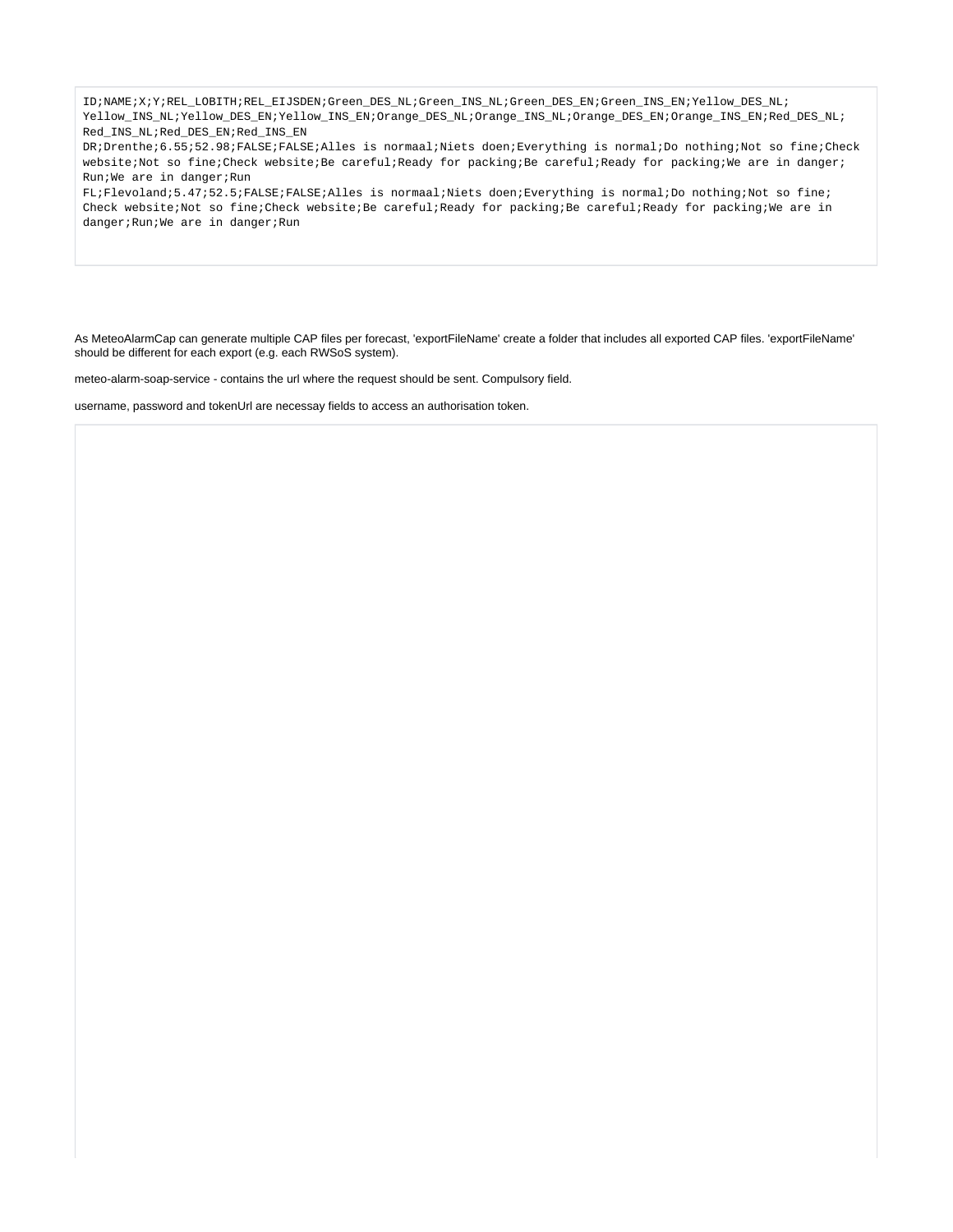```
<?xml version="1.0" encoding="UTF-8"?>
<timeSeriesExportRun xmlns="http://www.wldelft.nl/fews" xmlns:xsi="http://www.w3.org/2001/XMLSchema-instance" 
xsi:schemaLocation="http://www.wldelft.nl/fews
http://fews.wldelft.nl/schemas/version1.0/timeSeriesExportRun.xsd">
         <export>
                 <general>
                         <exportType>MeteoAlarmCap</exportType>
                         <folder>$EXPORT_FOLDER$/MeteoAlarm</folder>
                         <exportFileName>
                                 <name>meteoAlarmOv.xml</name>
                         </exportFileName>
                         <idMapId>idMeteoAlarm</idMapId>
                 </general>
                 <properties>
                         <string key="area-code" value="OV" ></string>
                         <string key="meteo-alarm-soap-service" value="https://private-anon-932344a17d-
meteoalarm.apiary-proxy.com/api/v1/warnings"/>
                         <string key="username" value="$METEOALARM_USER$"/>
                         <string key="password" value="username"/>
                         <string key="tokenUrl" value="https://private-anon-932344a17d-meteoalarm.apiary-proxy.
com/api/v1/tokens"/>
                 </properties>
                 <exportAttribute internalAttributeId="Green_DES_NL" externalAttributeId="Green_DES_NL"><
/exportAttribute>
                 <exportAttribute internalAttributeId="Green_INS_NL" externalAttributeId="Green_INS_NL"><
/exportAttribute>
                 <exportAttribute internalAttributeId="Green_DES_EN" externalAttributeId="Green_DES_EN"><
/exportAttribute>
                 <exportAttribute internalAttributeId="Green_INS_EN" externalAttributeId="Green_INS_EN"><
/exportAttribute> 
                 <exportAttribute internalAttributeId="Yellow_DES_NL" externalAttributeId="Yellow_DES_NL"><
/exportAttribute>
                 <exportAttribute internalAttributeId="Yellow_INS_NL" externalAttributeId="Yellow_INS_NL"><
/exportAttribute>
                 <exportAttribute internalAttributeId="Yellow_DES_EN" externalAttributeId="Yellow_DES_EN"><
/exportAttribute>
                 <exportAttribute internalAttributeId="Yellow_INS_EN" externalAttributeId="Yellow_INS_EN"><
/exportAttribute>
                 <exportAttribute internalAttributeId="Orange_DES_NL" externalAttributeId="Orange_DES_NL"><
/exportAttribute>
                 <exportAttribute internalAttributeId="Orange_INS_NL" externalAttributeId="Orange_INS_NL"><
/exportAttribute>
                 <exportAttribute internalAttributeId="Orange_DES_EN" externalAttributeId="Orange_DES_EN"><
/exportAttribute>
                 <exportAttribute internalAttributeId="Orange_INS_EN" externalAttributeId="Orange_INS_EN"><
/exportAttribute>
                 <exportAttribute internalAttributeId="Red_DES_NL" externalAttributeId="Red_DES_NL"><
/exportAttribute>
                 <exportAttribute internalAttributeId="Red_INS_NL" externalAttributeId="Red_INS_NL"><
/exportAttribute>
                 <exportAttribute internalAttributeId="Red_DES_EN" externalAttributeId="Red_DES_EN"><
/exportAttribute>
                 <exportAttribute internalAttributeId="Red_INS_EN" externalAttributeId="Red_INS_EN"><
/exportAttribute>
                 <timeSeriesSet>
                         <moduleInstanceId>ModuleInstanceId</moduleInstanceId>
                         <valueType>scalar</valueType>
                         <parameterId>Q</parameterId>
                         <locationId>73</locationId>
```

```
 <timeSeriesType>external historical</timeSeriesType>
         <timeStep unit="minute" multiplier="15"/>
         <readWriteMode>read complete forecast</readWriteMode>
         <synchLevel>1</synchLevel>
         <ensembleId>main</ensembleId>
         <ensembleMemberIndex>0</ensembleMemberIndex>
 </timeSeriesSet>
```

```
 </export>
</timeSeriesExportRun>
```